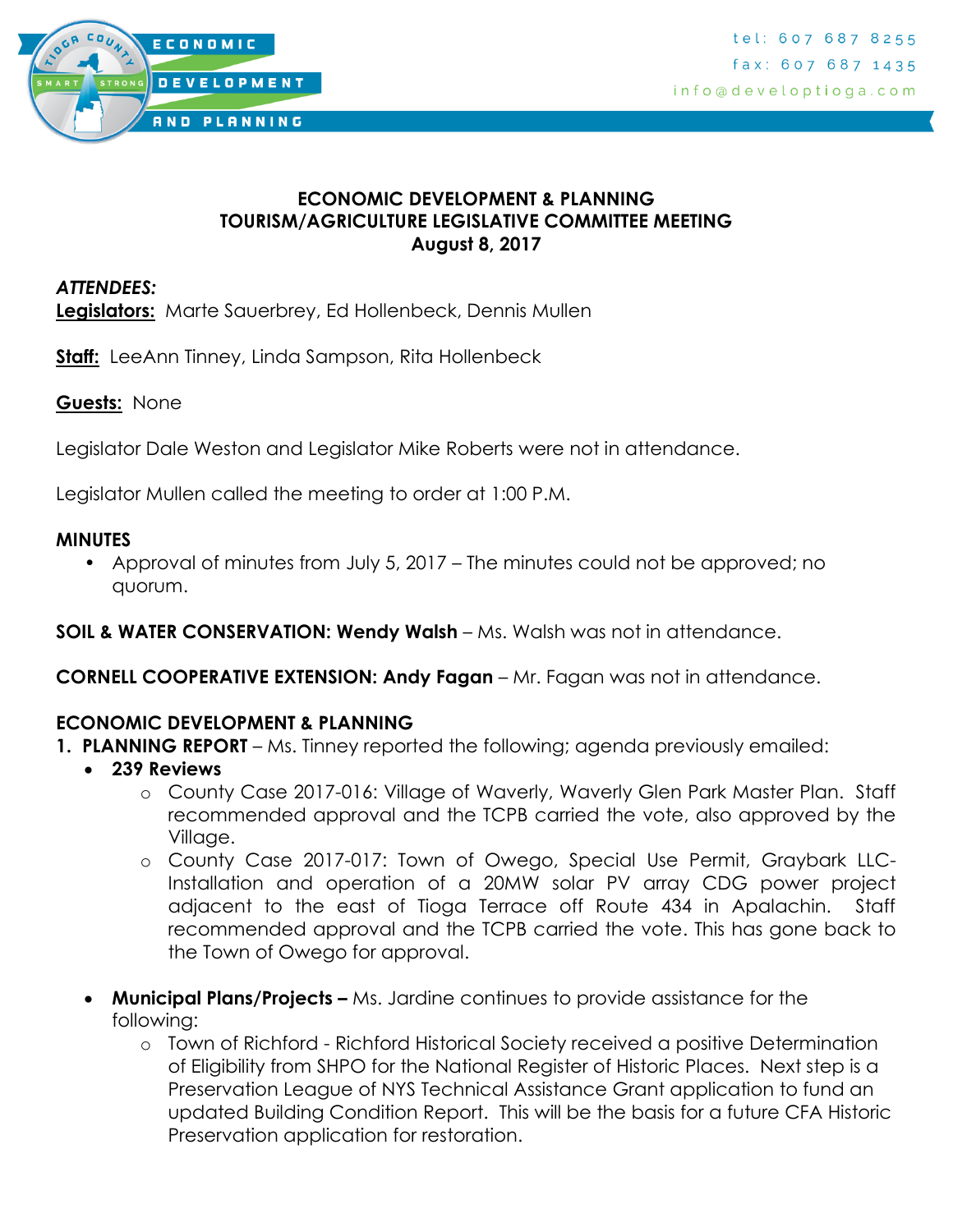- o Town of Richford Collaborating with Tioga Opportunities on possible senior housing project in Richford and housing needs in general.
- o Village of Spencer Working on preparation work for a future Village CFA to State Parks for restoration of the grandstand building in Nichols Park.
- o Village of Waverly Assisted with the Village's CFA to State Parks to fund improvement projects to Waverly Glen Park, as outlined as Phase 1 in the recently adopted Waverly Glen Park Master Plan.
- o Village of Newark Valley Assisted the Deputy Clerk with a CFA for Historic Preservation to restore the original windows in the Municipal Building.

## **Other**

- o Assisted County Public Health with ARC and CDBG grant applications to fund a new vehicle for the mobile dental program.
- o Prepared for FEMA funding for the Hazard Mitigation Plan Update by preparing a draft RFP to solicit consultant services.

**2. ECONOMIC DEVELOPMENT REPORT –** Ms. Tinney reported the following; agenda previously emailed:

- **Outreach** The following companies were visited or meetings were attended:
	- o Three Rivers Development Economic development in Chemung, Steuben and Schuyler Counties; staying in contact with Betsey Hale.
	- o Tioga Opportunities Met with Maureen Abbott and met with a group to look at putting together a County-wide needs assessment. This assessment will include housing, transportation, education, anything food related and how it interconnects. A partnership is being developed with Tioga Opportunities and a steering committee is being put together to look at comprehensive needs across the County.
	- o Town of Nichols Meeting attended.
	- o Owen Insurance Met with Brett Owen to address contractor issues regarding his NY Main Street and Façade Loan.
	- o State Hemp announcement with Governor Cuomo Distributed a publication on Industrial Hemp describing exactly what hemp is. Ms. Tinney reported looking at the possibility of bringing manufacturing businesses to Tioga County that might come from this.
	- o Village of Owego Meeting attended; the Village has agreed to allow the infill of the property on North Ave. The platform was not going to work. The IDA has received a quote to do the infill and looks like we will go ahead with this project.
	- o Regional Council
		- $\triangleright$  Board Meeting Attended.
		- ▶ Workforce Development Work Group Attended.
	- o OHPC Attended this meeting to discuss and review Bruce Nelson's Gateway Project on Front Street; project approved.
	- o Finger Lakes Wine Country Tourism Marketing Association Event held at Tioga Downs; well attended.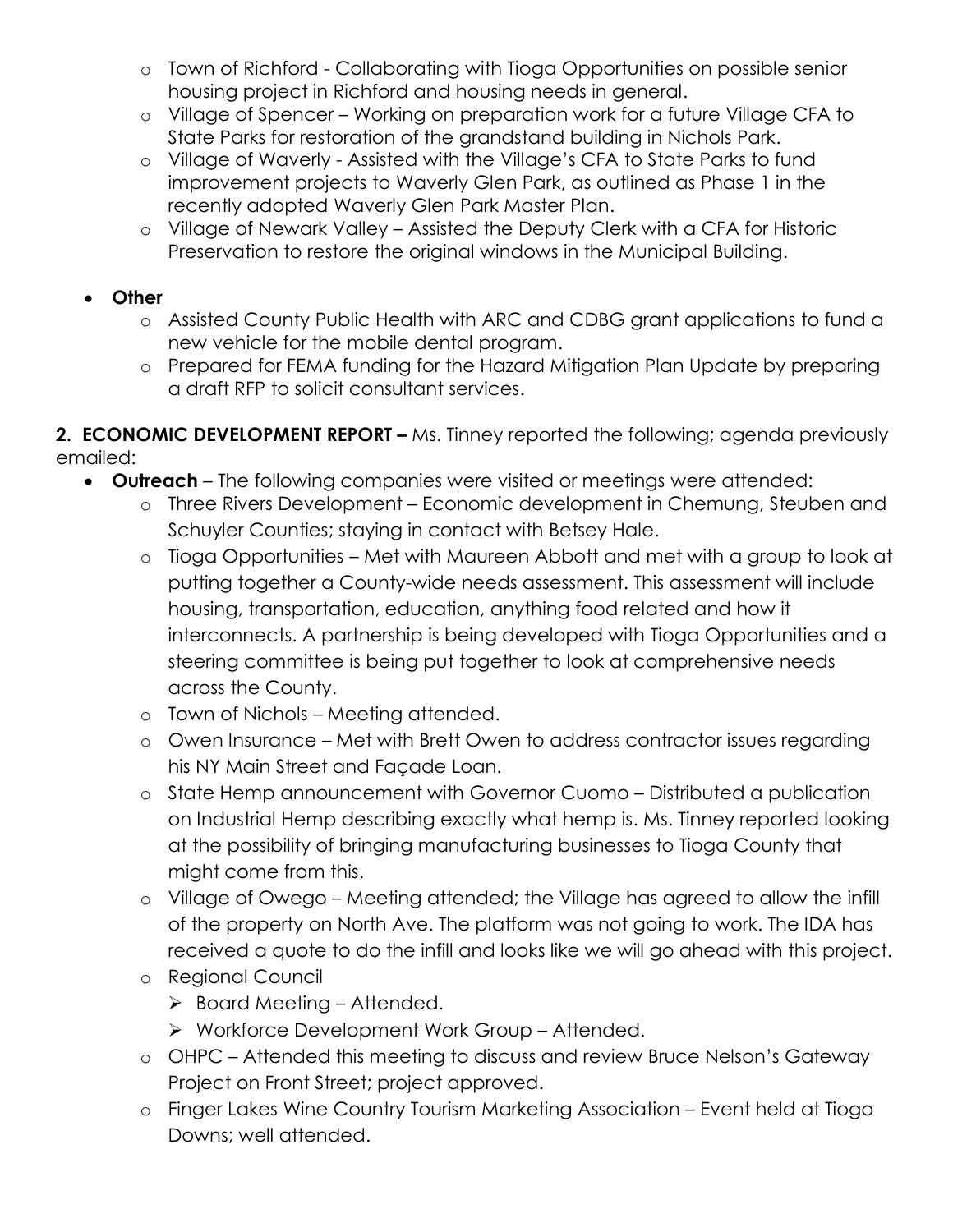- o Delaware County IDA Met and worked on a joint CFA; a NY Grown & Certified application to help farmers reach the next level of certification.
- o Manufacturing Summit Congressman Reed held this event in Canandaigua. Ms. Tinney found this event to be very interesting and is hoping to bring some of these ideas locally; specifically related to training programs. Ms. Tinney would like to get the high schools involved capturing students that might not be going to college and could have a good career in the manufacturing field.
- o Senator Schumer's office Met with Amanda Spellicy out of Senator Schumer's office. She will be providing assistance with the Army Corp determination that most of the Village portion of the ESite is deemed a Wetland.
- o Tioga Women Lead Event held at Turkey Trot; approximately 50 in attendance.

# **Project Updates**

- o Gateway Bruce Nelson's infill project on Front Street
	- $\triangleright$  Financial package/PILOT closing is August 18<sup>th</sup>.
	- $\triangleright$  Construction start date is September 5<sup>th</sup>.

Ms. Tinney met with Mr. Nelson and the funding agency this morning; this project is moving right along.

- o Parkview This project is moving forward; the façade is almost complete. The interior work to begin soon; putting together bid documents.
- o Owego Freehold Pocket Community on North and Central Ave. moving forward.
- o Owego Gardens 2 Phone conference with Home Leasing and their engineer for another project similar to the first Owego Gardens that is already on the ESite. They have identified a way to get a road through the wetland to an area where they can build; continue to work on this project.
- o Waverly Main Street Close to being complete.
- o Housing Development Lead 2 leads have come in. Ms. Tinney hopes to have one here next week to look at a site that has been identified.
- o DePaul Project This is the other lead.

## **Small Business Development**

- o Farmhouse Brewery This project is moving forward.
	- Brewery Incubator Development and Equipment assistance They are moving to consolidate storage and to get malting and a tap room in one location on Central Ave. A contract is in and they are working towards closing.
- o Consolidated Funding Application Assistance Applications were due on July 28<sup>th</sup>. Assistance provided on the following:
	- Raymond Hadley \$215,000.00 project/\$50,000.00 funding application.
	- $\triangleright$  Minka, LLC \$240,675.00 project/\$48,135.00 funding application.
	- Midwestern Pet Foods \$1,025,000.00 project/\$205,000.00 funding application.
	- Village of Newark Valley \$176,000.00 project/\$132,000.00 funding application.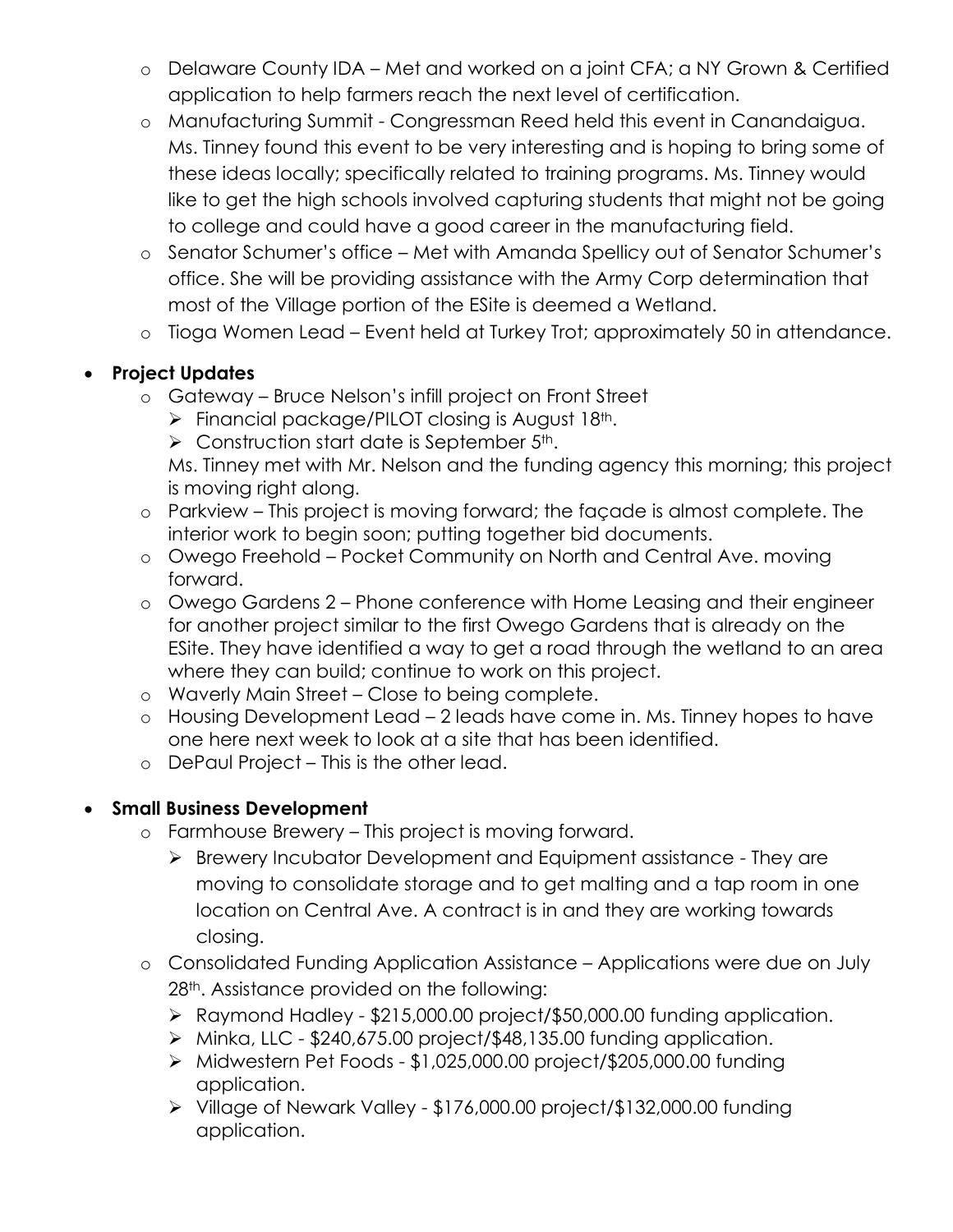- Village of Waverly Waverly Glen Park \$680,000.00 project/\$490,000.00 funding application.
- TCIDA NY Grown and Certified \$500,000.00 project/\$500,000.00 funding application; only one award to be made for the region.
- ▶ Public Health Dental Van \$300,000.00 funding application.

Ms. Tinney reported that Ms. Jardine, Ms. Saraceno and Ms. Woodburn were very busy getting the applications in on time.

**State Leads** – Project Patriot - No appropriate sites identified.

## **Ag Economic Development**

- o Margaret Ball Ms. Ball was out of the office and unable to give the presentation on the Economic Impact Analysis for the Lawton Farm; will invite her next month.
- o Industrial Hemp discussed earlier in the meeting.

## **2018 Budget Proposal -**

- o Planning The proposed 2018 budget was distributed.
- o Economic Development The proposed 2018 budget was distributed.

Ms. Tinney reported not having a lot of differences from 2017, however expressed concern on how to handle the Contracted Services line item. The 2018 budget includes funding for the housing study in that account; anticipating contributing to the IDA contract with Susan Payne for a county-wide housing study. This study will address whether there is a need for more housing, where the gaps are and what is the economic impact of bringing more housing in and will be used in the needs assessment project talked about earlier in this meeting.

Ms. Hollenbeck agreed to create a new line item, Services Rendered, for any paid services that don't require contracts, such cost for studies or any anticipated project needs for the year. This way, the Contracted Services line will be used only for money used for contracts within the department.

### **Other**

- o Tioga County Property Development Corporation (Land Bank) Ms. Saraceno is still waiting on the 501c3.
- o Tioga Women Lead Another event planned for in October.
- o Tioga County Succession Planning Team This project continues; will meet again at the end of the month.
- o Snowmobile Grant Finished the last one, beginning another.
- o ESite Wetlands identified by Army Corp of Engineers; spoke about earlier in the meeting.

Not on the agenda, Ms. Tinney reported the Tourism Office will be moving into the new Gateway Building upon completion of that project in September 2018. It will be more of a Visitor Center and will change what the Tourism Office does now. This will require